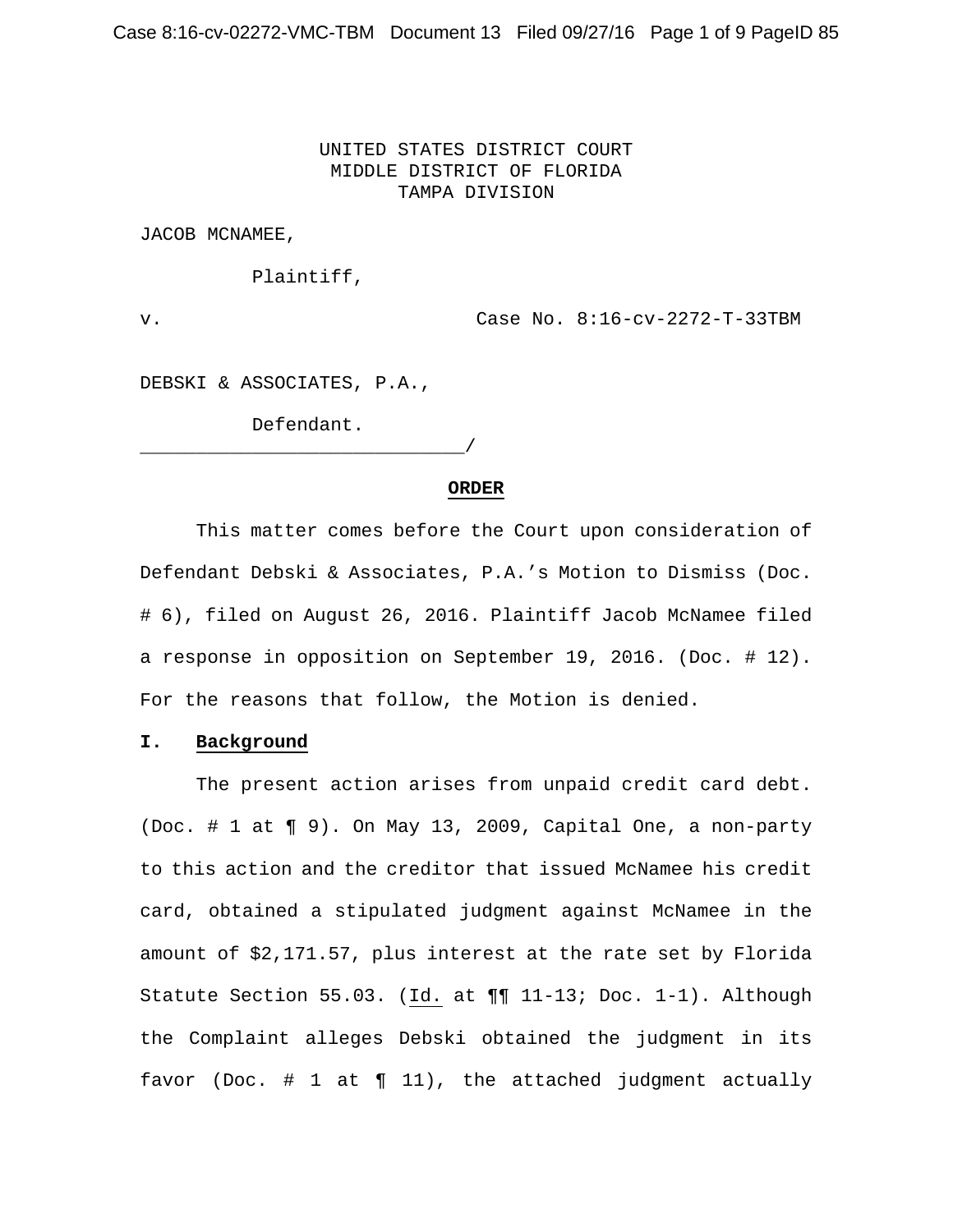states that Capital One obtained the judgment in its favor (Doc. # 1-1). "[A]nd if the allegations of the complaint about a particular exhibit conflict with the contents of the exhibit itself, the exhibit controls." Hoefling v. City of Miami, 811 F.3d 1271, 1278 (11th Cir. 2016) (citations omitted).

 Thereafter, Debski sent McNamee a letter dated January 8, 2016, which stated, "[t]his communication is from a debt collector. This letter is an attempt to collect a debt . . . ." (Doc. # 1-2). The letter also informed McNamee that his deposition had been scheduled in an action then pending and stated his balance due as \$3,129.05. (Id.). Debski sent another letter to McNamee on March 31, 2016, this time in response to a request from McNamee for documentation. (Doc. # 1-3) (stating, "[e]nclosed please find the documentation you requested."). The March 31, 2016, letter again informed McNamee that it was from a debt collector and listed his balance due as \$3,129.05. (Id.). Although the amount due did not change between the January 8, 2016, and March 31, 2016, letters, Debski had previously "elected to collect postjudgment interest as the balance increased by \$957.48 since the May 13, 2009 judgment." (Doc. # 1 at  $\P$  22).

 Then, on May 10, 2016, counsel for Debski sent counsel for McNamee a letter in response to the latter's letter to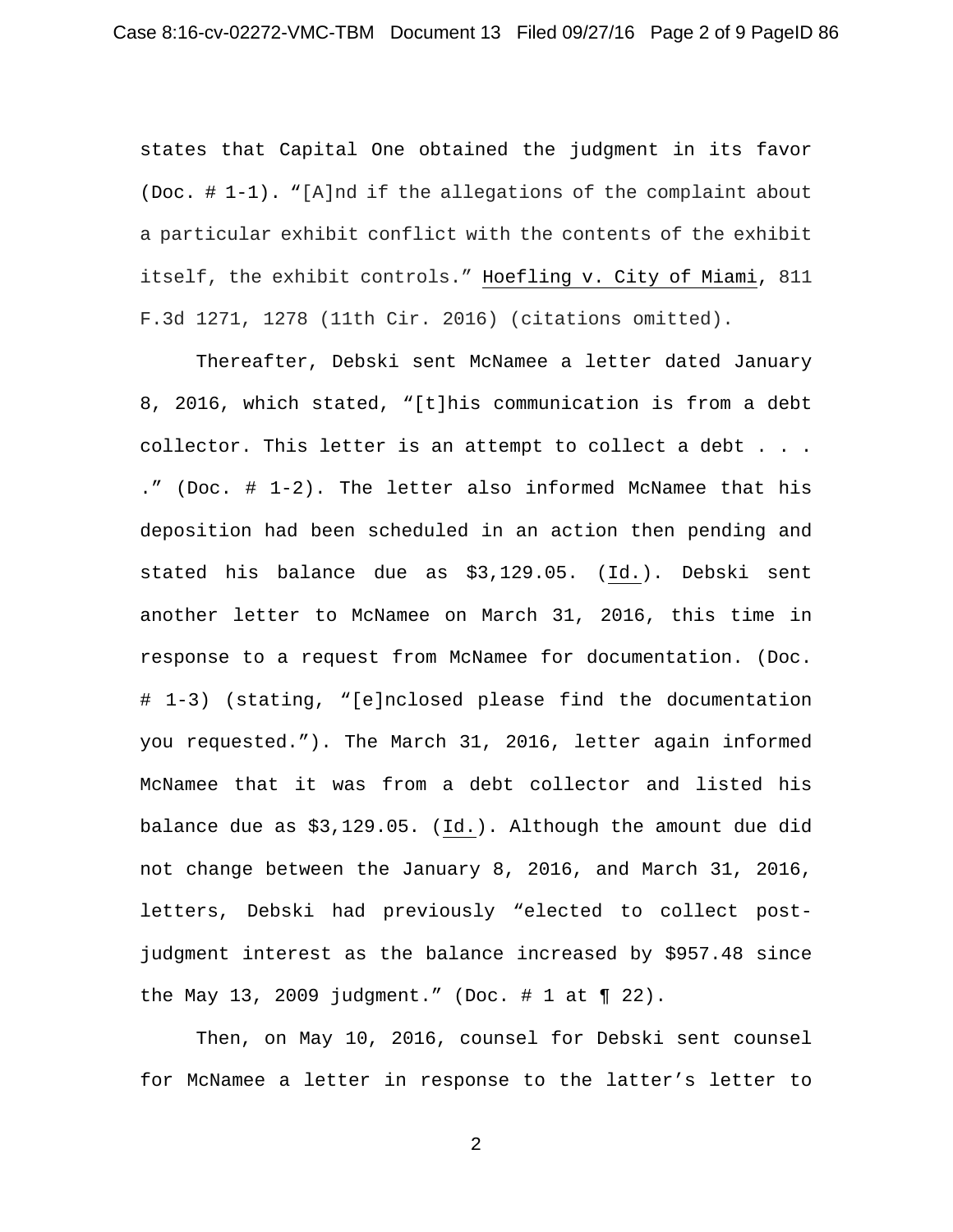Debski sent April 29, 2016. (Doc. # 1-4). In his May 10, 2016, letter, counsel for Debski stated, in relevant part, "[m]y client's initial demand letter that included required FDCPA disclosures was sent on September 8, 2008. . . . [And,] the reason why the balance did not increase is that my client has been instructed by Capital One to cease collecting postjudgment interest on this account." (Id.). McNamee's counsel "asked Defendant to provide an affidavit or other express evidence to show the creditor's agreement to cease collecting interest. However, Defendant refused to provide the same." (Doc. # 1 at ¶¶ 32-33). Furthermore, prior to receiving the January 8, 2016, and March 31, 2016, letters, McNamee had not been informed that Debski or Capital One ceased collecting "the court mandated post-judgment interest." (Id. at ¶ 30).

 McNamee subsequently filed suit against Debski in this Court on August 9, 2016. (Id.). The Complaint brings three Counts under the Fair Debt Collection Practices Act, 15 U.S.C. § 1692 et seq.; namely, violation of 15 U.S.C. § 1692e(2)(A) (Count I); violation of 15 U.S.C. § 1692e(10) (Count II); and violation of 15 U.S.C. § 1692f (Count III). Debski now moves to dismiss the action with prejudice (Doc. # 6), to which McNamee filed a response is opposition. The motion is ripe for review.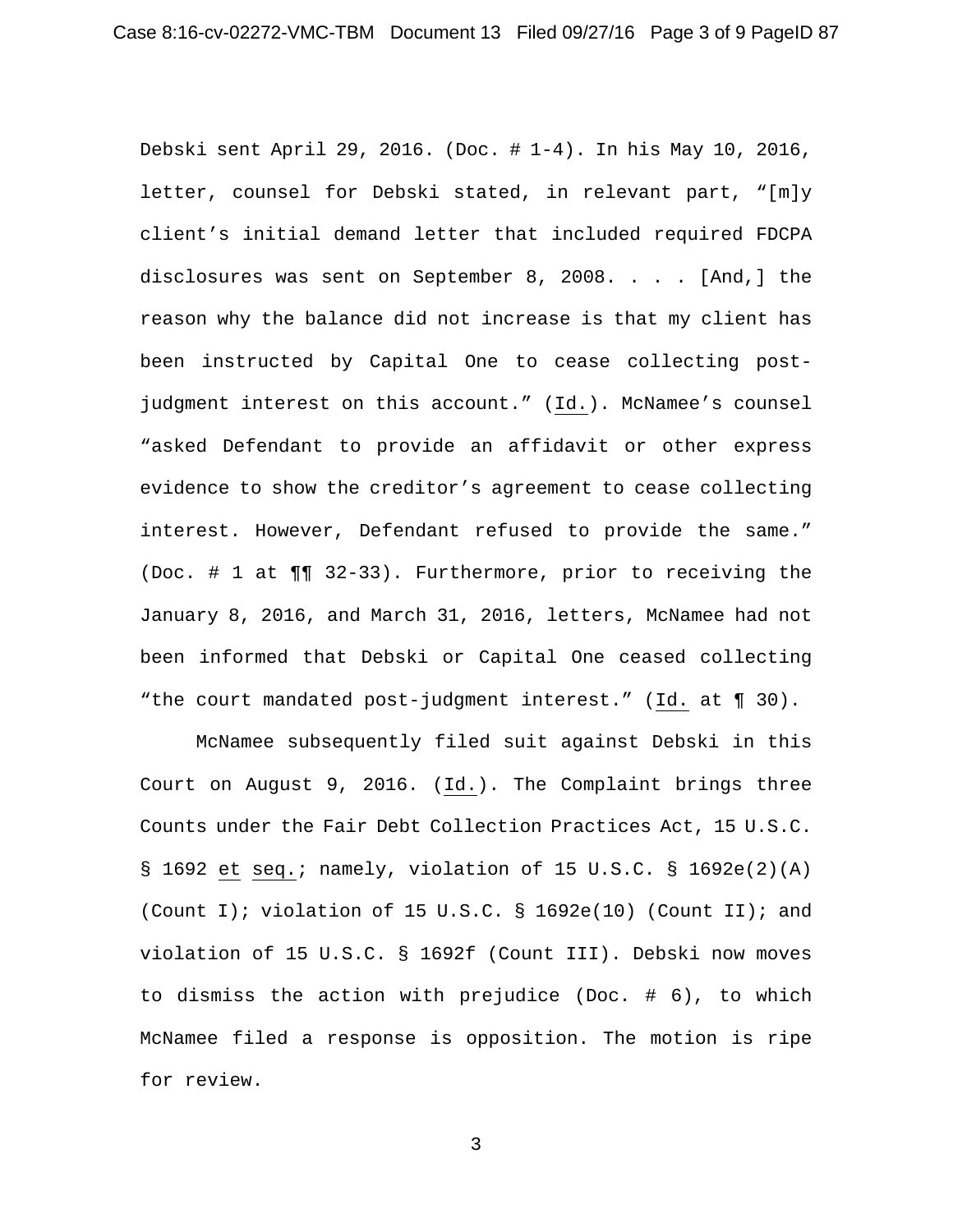### **II. Legal Standard**

 On a motion to dismiss, this Court accepts as true all the allegations in the complaint and construes them in the light most favorable to the plaintiff. Jackson v. Bellsouth Telecomms., 372 F.3d 1250, 1262 (11th Cir. 2004). Further, this Court favors the plaintiff with all reasonable inferences from the allegations in the complaint. Stephens v. Dep't of Health & Human Servs., 901 F.2d 1571, 1573 (11th Cir. 1990) (stating "[o]n a motion to dismiss, the facts stated in [the] complaint and all reasonable inferences therefrom are taken as true"). However:

[w]hile a complaint attacked by a Rule  $12(b)(6)$ motion to dismiss does not need detailed factual allegations, a plaintiff's obligation to provide the grounds of his entitlement to relief requires more than labels and conclusions, and a formulaic recitation of the elements of a cause of action will not do. Factual allegations must be enough to raise a right to relief above the speculative level.

Bell Atl. Corp v. Twombly, 550 U.S. 544, 555 (2007) (internal citations omitted). Courts are not "bound to accept as true a legal conclusion couched as a factual allegation." Papasan v. Allain, 478 U.S. 265, 286 (1986). Furthermore, "[t]he scope of review must be limited to the four corners of the complaint." St. George v. Pinellas Cty., 285 F.3d 1334, 1337 (11th Cir. 2002).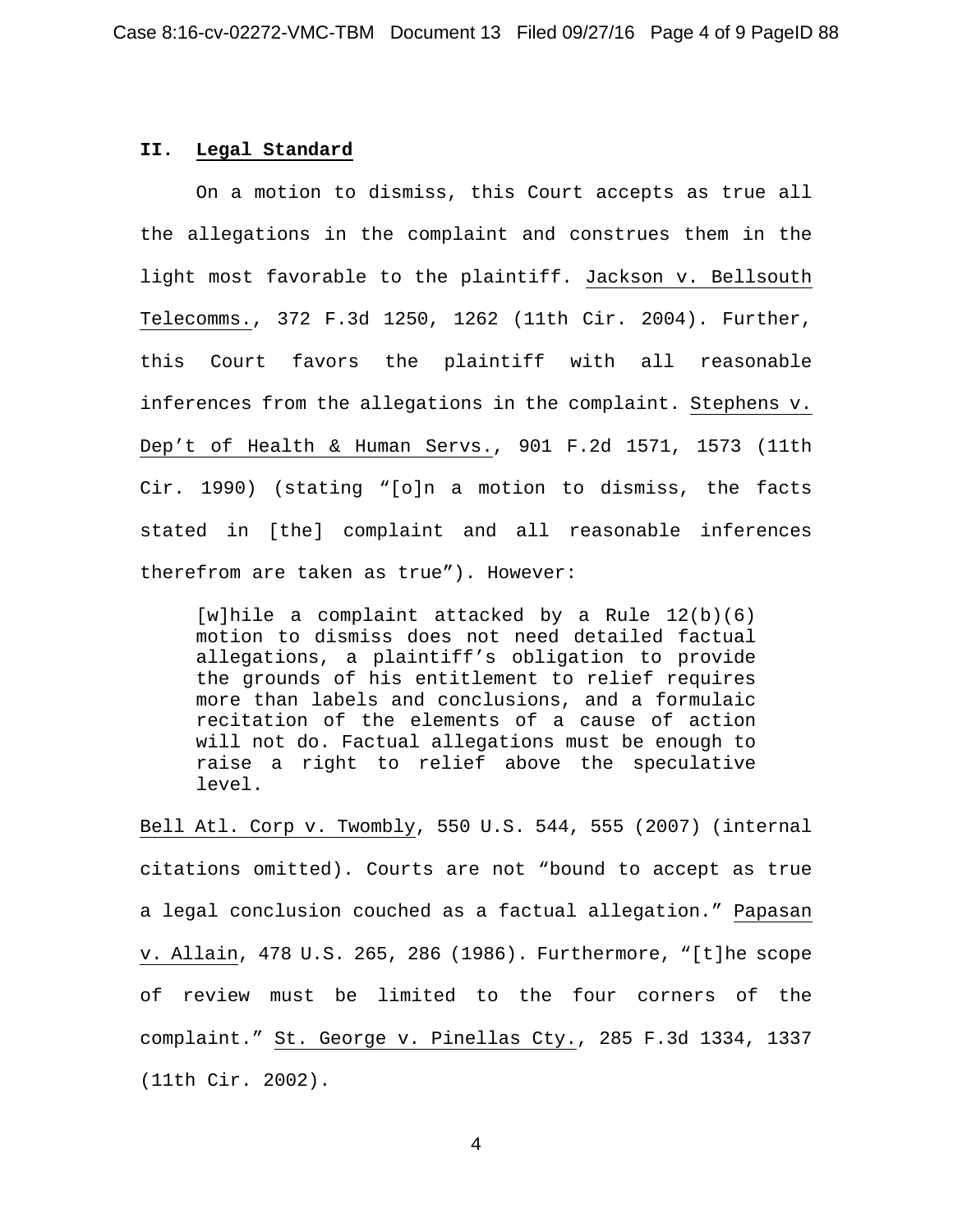### **III. Analysis**

 "Congress passed the FDCPA to protect consumers from debt collectors' abusive debt collection practices." Fuller v. Becker & Poliakoff, P.A., 192 F. Supp. 2d 1361, 1366 (M.D. Fla. 2002) (citing Hawthorne v. Mac Adjustment, Inc., 140 F.3d 1367 (11th Cir. 1998)). "[T]he FDCPA prohibits debt collectors from using 'any false, deceptive, or misleading representation or means in connection with the collection of any debt' as well as the use of 'unfair or unconscionable' means of collection." LeBlanc v. Unifund CCR Partners, 601 F.3d 1185, 1190 (11th Cir. 2010) (citations omitted). "The plain meaning of 'unfair' is 'marked by injustice, partiality, or deception.' Significantly, . . . '[a]n act or practice is deceptive or unfair . . . if it has the tendency or capacity to deceive.'" Id. at 1200 (citations and footnote omitted). For its part, "[t]he term 'unconscionable' means 'having no conscience'; 'unscrupulous'; 'showing no regard for conscience'; 'affronting the sense of justice, decency, or reasonableness.'" Id. (citations omitted).

 "The FDCPA does not ordinarily require proof of intentional violation and, as a result, is described by some as a strict liability statute." Id. at 1190 (citation omitted).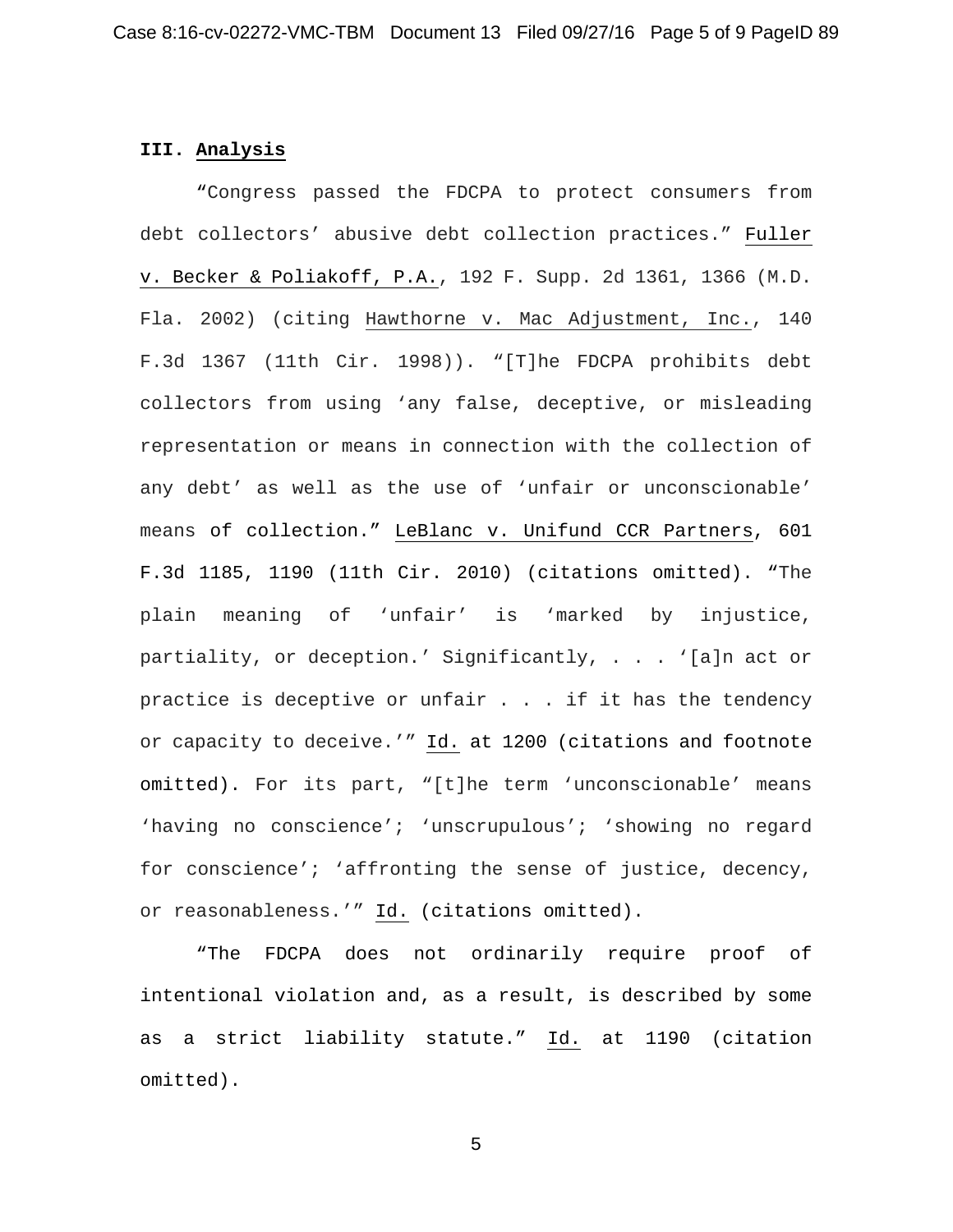In order to prevail on an FDCPA claim, a plaintiff must plead and prove three elements. First, the plaintiff must have been the object of a collection activity arising from consumer debt. . . . Second, the defendant must be a debt collector as defined by the FDCPA. . . . Third, the defendant must have engaged in an act or omission prohibited by the FDCPA.

Erickson v. Gen. Elec. Co., 854 F. Supp. 2d 1178, 1182 (M.D. Fla. 2012) (citations omitted).

 In deciding FDCPA actions brought under §§ 1692e and 1296f, as is the case here, the Eleventh Circuit applies the least-sophisticated consumer standard. LeBlanc, 601 F.3d at 1201.

"'The least sophisticated consumer' can be presumed to possess a rudimentary amount of information about the world and a willingness to read a collection notice with some care." . . . However, the test has an objective component in that "[w]hile protecting naive consumers, the standard also prevents liability for bizarre or idiosyncratic interpretations of collection notices by preserving a quotient of reasonableness . . . ."

Id. at 1194 (citations omitted); see also Avila v. Riexinger & Assocs., LLC, 817 F.3d 72, 75 (2d Cir. 2016) (defining least sophisticated consumer as "one not having the astuteness of a 'Philadelphia lawyer' or even the sophistication of the average, everyday, common consumer").

 The parties' contentions center on whether a debt collector's failure to inform a debtor that the creditor has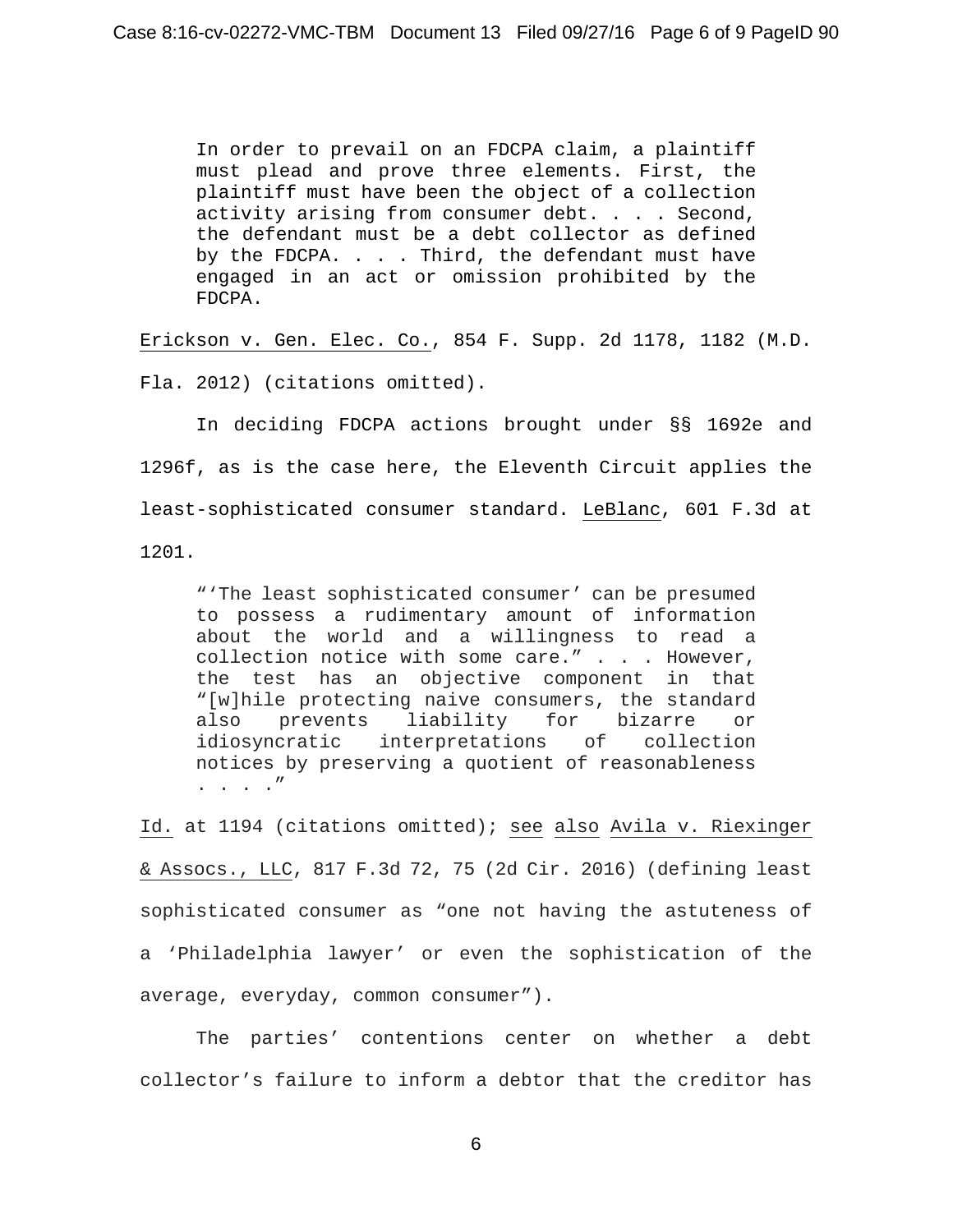stopped collecting postjudgment interest on a judgment can violate the FDCPA. As the Complaint alleges, McNamee stipulated to judgment in a collection case and the court entered a judgment against McNamee in the amount of \$2,171.57, plus interest at the rate set by Florida Statute Section 55.03. (Doc. # 1 at ¶¶ 11-13; Doc. 1-1). Thereafter, McNamee received two letters from Debski that listed his outstanding balance as  $$3,129.05$ . (Doc.  $\#$ # 1-2, 1-3). The Complaint further alleges that Debski previously "elected to collect post-judgment interest as the balance increased by \$957.48 since the May 13, 2009 judgment." (Doc.  $\#$  1 at  $\P$  22). And, while counsel for Debski informed McNamee's counsel that Capital One had instructed Debski to cease collecting postjudgment interest (Doc. # 1-4), counsel for Debski would not provide evidence or verification of the same (Doc. # 1 at ¶¶ 32-33). Furthermore, prior to receiving the letters listing the balance as \$3,129.05, McNamee had not been informed that Debski or Capital One ceased collecting "the court mandated post-judgment interest." (Id. at ¶ 30).

After review of the Complaint, and applying the leastsophisticated consumer standard, the Court finds that the Complaint plausibly states a claim to relief. In reaching this conclusion the Court first notes that, although citing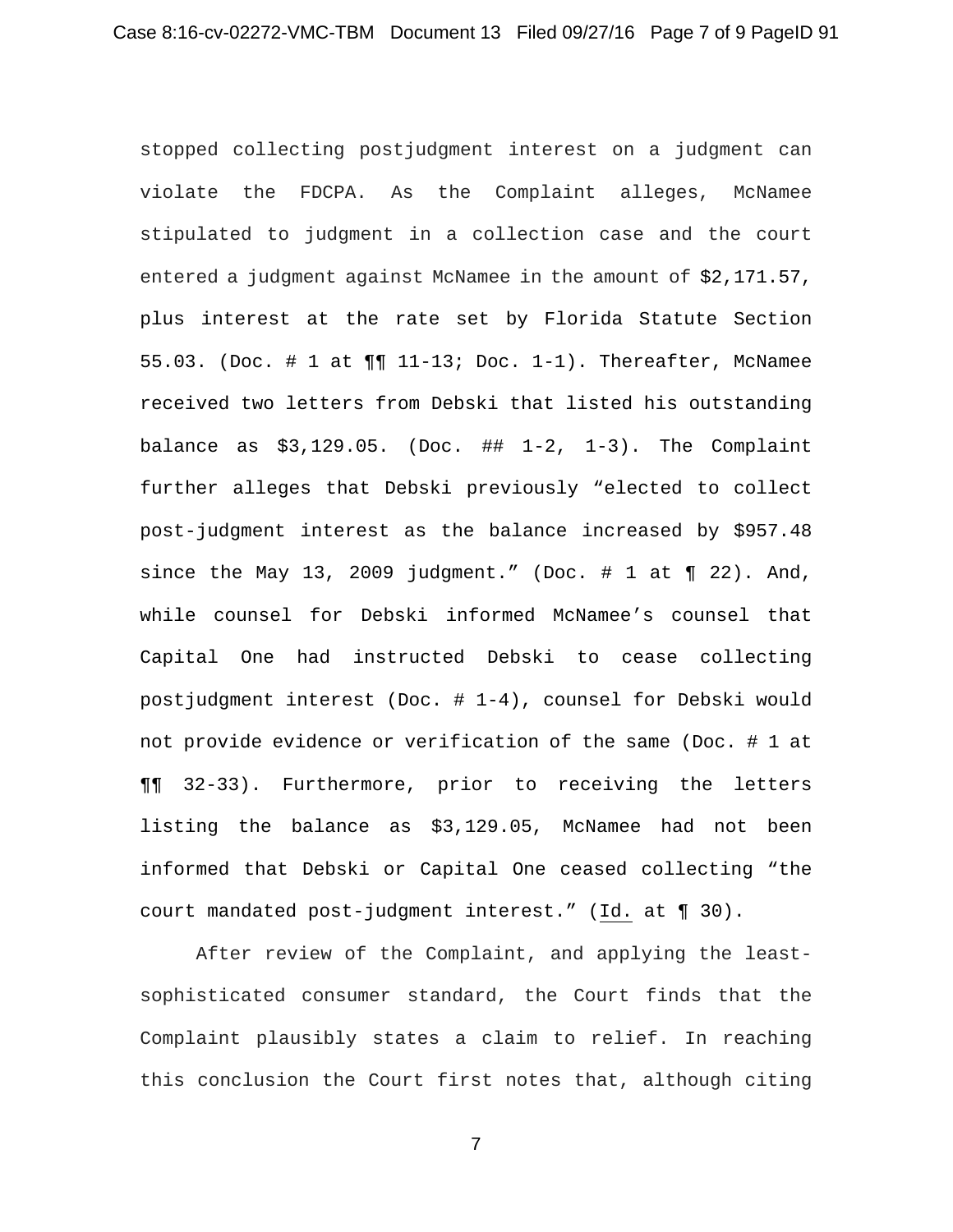a general standard for FDCPA cases, Debski cites no authority specifically on point or that is persuasive in support of its arguments. In contrast, McNamee points the Court's attention to Avila, 817 F.3d 72, which the Court finds persuasive.

 In Avila, two debtors received collection notices from the defendant that listed the "current balance" but did not disclose that the balance was subject to interest and late fees. Id. at 74. The debtors filed suit under the FDCPA, alleging the collection notices were misleading because the phrase "current balance" implied a static balance, rather than one that was accruing interest. Id. The defendant moved to dismiss, citing a line of cases that held no disclosure about interest or fees was required. Id. at 75. On appeal, the Second Circuit reversed, concluding that the debtorsturned-plaintiffs had plausibly stated a claim to relief under the FDCPA. Id. at 77. In so doing, the court reasoned that a debt collector can be subject to liability if it sends a collection notice that does not inform the debtor that the amount stated as owing may increase over time or "clearly states that the holder of the debt will accept payment of the amount set forth in full satisfaction of the debt . . . ." Id. at 77.